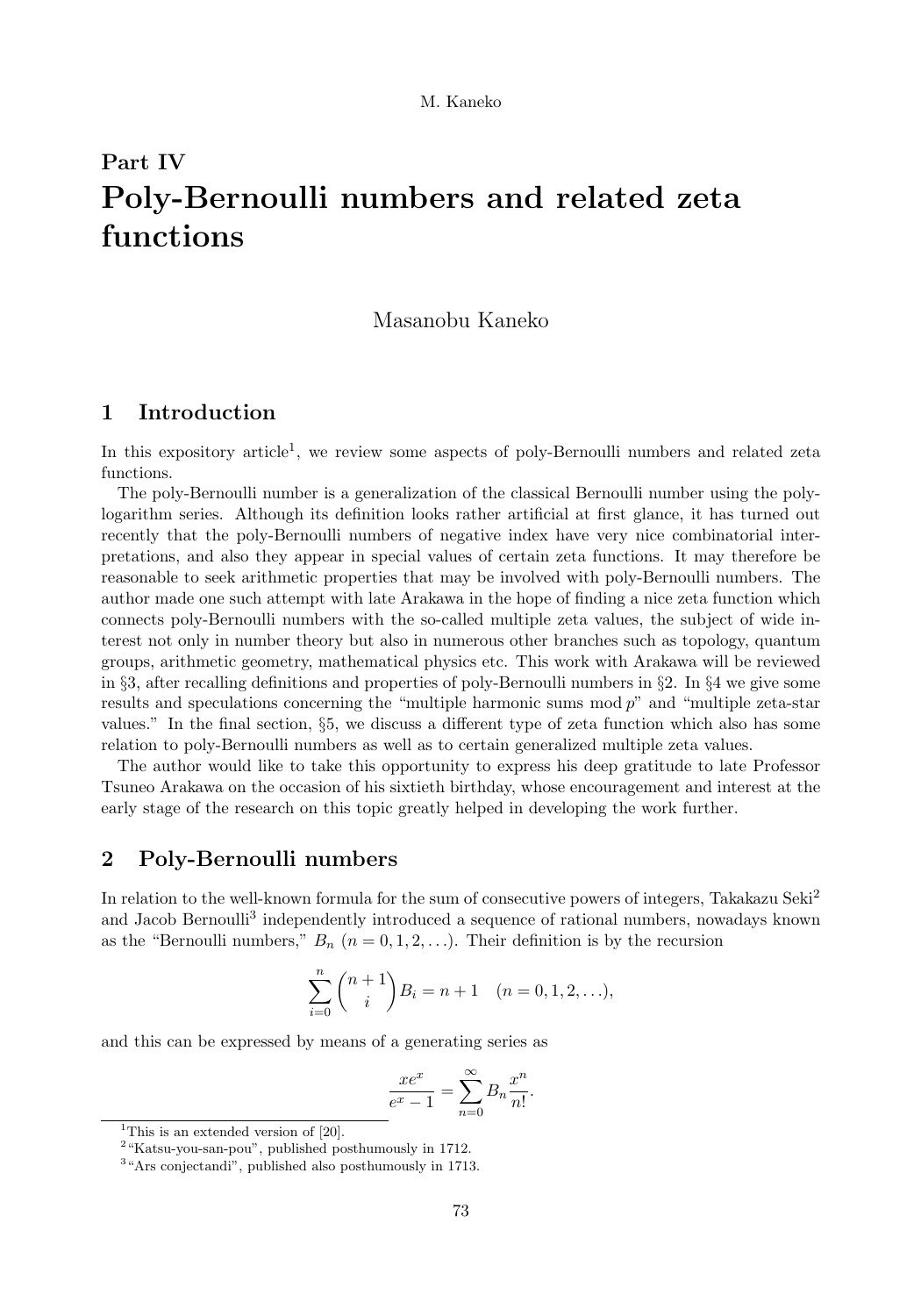We note that the left-hand side of this differs by  $x$  from the more commonly used defining series;

$$
\frac{xe^x}{e^x - 1} = \frac{x}{e^x - 1} + x,
$$

and as a result, with our definition we have  $B_1 = 1/2$  (instead of  $-1/2$ ). The other values of  $B_n$ are the same in both definitions and, because  $B_n = 0$  for odd  $n \geq 3$ , to convert any formula with one definition into the other we only need to change  $B_n$  into  $(-1)^n B_n$ .

According to [18] and [4], we define the poly-Bernoulli number  $\mathbb{B}_n^{(k)}$  and its relative  $C_n^{(k)}$ , for any integers  $k \in \mathbb{Z}$  and  $n \geq 0$ , by the generating series

$$
\frac{Li_k(1 - e^{-x})}{1 - e^{-x}} = \sum_{n=0}^{\infty} \mathbb{B}_n^{(k)} \frac{x^n}{n!} \text{ and } \frac{Li_k(1 - e^{-x})}{e^x - 1} = \sum_{n=0}^{\infty} C_n^{(k)} \frac{x^n}{n!}
$$

respectively<sup>4</sup>. Here,  $Li_k(z)$  denotes the formal power series  $\sum_{m=1}^{\infty} z^m/m^k$  (the kth polylogarithm when  $k > 0$ , and the rational function  $(z d/dz)^{-k} (z/(1-z))$  when  $k \le 0$ ). When  $k = 1$ , we have  $Li_1(z) = -\log(1-z)$  and these generating series become

$$
\frac{xe^x}{e^x - 1} \quad \text{and} \quad \frac{x}{e^x - 1}
$$

respectively, and hence each of  $\mathbb{B}_n^{(k)}$  and  $C_n^{(k)}$  generalizes the classical Bernoulli numbers  $B_n$ , by choosing one of the above generating series for  $B_n$ . Since the two generating series for  $\mathbb{B}_n^{(k)}$  and  $C_n^{(k)}$  differ by a factor  $e^x$ , the two numbers are related with each other by

$$
\mathbb{B}_n^{(k)} = \sum_{m=0}^n \binom{n}{m} C_m^{(k)}, \qquad C_n^{(k)} = (-1)^n \sum_{m=0}^n (-1)^m \binom{n}{m} \mathbb{B}_m^{(k)}.
$$

Also, using

$$
\frac{Li_k(1 - e^{-x})}{1 - e^{-x}} = e^x \frac{Li_k(1 - e^{-x})}{e^x - 1} = \frac{Li_k(1 - e^{-x})}{e^x - 1} + Li_k(1 - e^{-x})
$$

$$
= \frac{Li_k(1 - e^{-x})}{e^x - 1} + \int_0^x \frac{Li_{k-1}(1 - e^{-x})}{e^x - 1} dx,
$$

we have the relation

$$
\mathbb{B}_n^{(k)} = C_n^{(k)} + C_{n-1}^{(k-1)}.
$$

In particular, specializing  $k = 2$  and using the fact that  $C_n^{(1)} = 0$  for odd  $n \ge 3$ , we have

$$
\mathbb{B}_n^{(2)} = C_n^{(2)} \qquad \text{for even } n \ge 4. \tag{2.1}
$$

We review here some of the known properties of poly-Bernoulli numbers. The first is the closed formulas in terms of the Stirling number of the second kind. The Stirling number of the second kind, denoted by  $\{n\}\$ , is the number of ways to partition a set of n elements into i nonempty subsets.

<sup>&</sup>lt;sup>4</sup>We use the notation  $\mathbb{B}_n^{(k)}$  instead of  $B_n^{(k)}$ , to avoid possible confusion with Carlitz's Bernoulli number of higher order.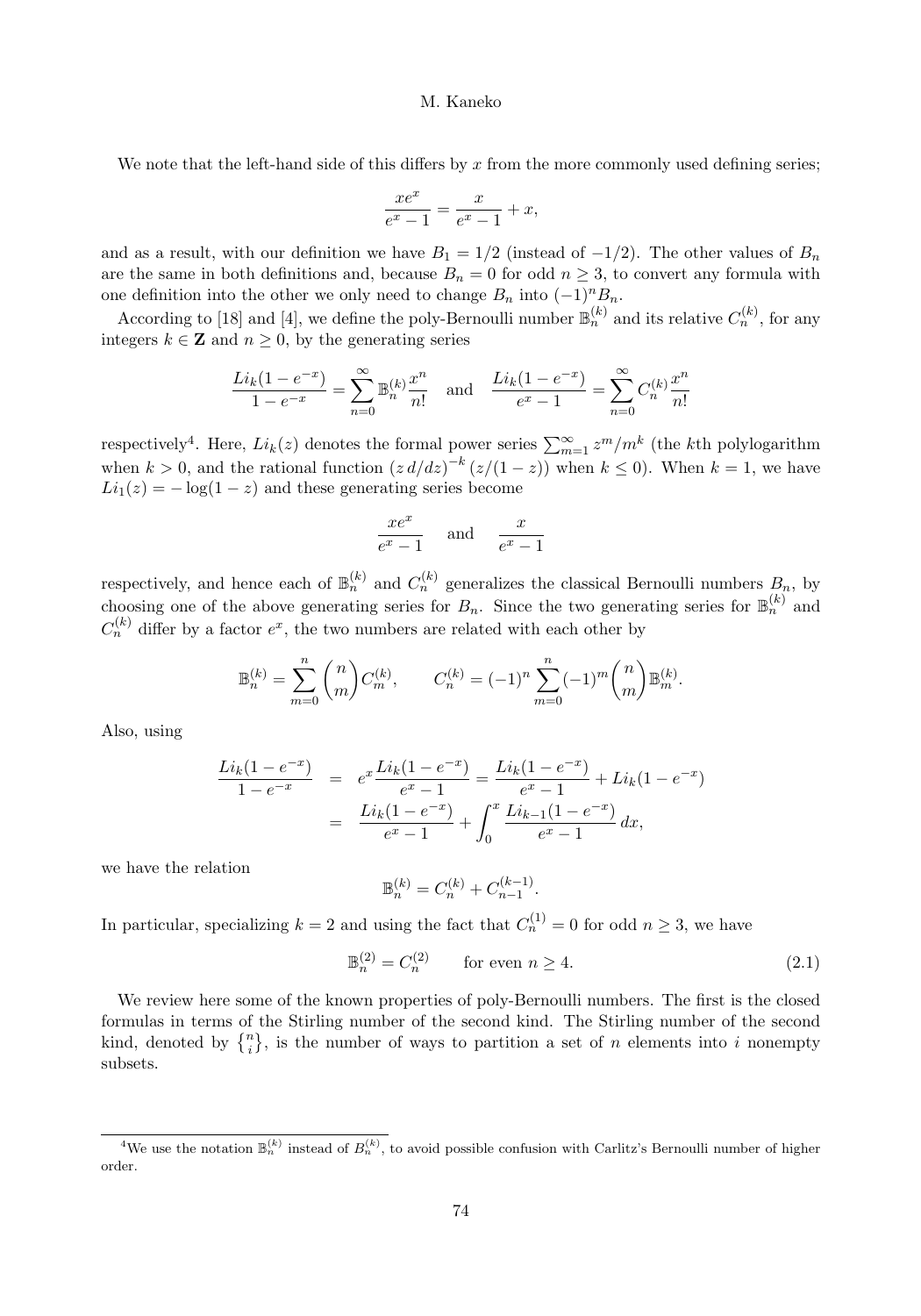Theorem 2.1. We have the following formulas:

1) For any  $k \in \mathbb{Z}$  and  $n \geq 0$ ,

$$
\mathbb{B}_n^{(k)} = (-1)^n \sum_{i=0}^n \frac{(-1)^i i! \binom{n}{i}}{(i+1)^k}, \quad C_n^{(k)} = (-1)^n \sum_{i=0}^n \frac{(-1)^i i! \binom{n+1}{i+1}}{(i+1)^k}.
$$

2) For  $k, n \geq 0$ ,

$$
\mathbb{B}_n^{(-k)} = \sum_{j=0}^{\min(n,k)} (j!)^2 \begin{Bmatrix} n+1 \\ j+1 \end{Bmatrix} \begin{Bmatrix} k+1 \\ j+1 \end{Bmatrix},
$$
  

$$
C_n^{(-k-1)} = \sum_{j=0}^{\min(n,k)} j!(j+1)! \begin{Bmatrix} n+1 \\ j+1 \end{Bmatrix} \begin{Bmatrix} k+1 \\ j+1 \end{Bmatrix}.
$$

Proof. To prove 1), we expand the defining generating series by using the formula (see e.g. [17])

$$
(e^x - 1)^i = i! \sum_{n=i}^{\infty} \binom{n}{i} \frac{x^n}{n!}
$$
\n
$$
(2.2)
$$

.

for the Stirling numbers and compare the coefficients.

For 2), we calculate the two variable generating series

$$
\sum_{n=0}^{\infty} \sum_{k=0}^{\infty} \mathbb{B}_{n}^{(-k)} \frac{x^{n}}{n!} \frac{y^{k}}{k!} \text{ and } \sum_{n=0}^{\infty} \sum_{k=0}^{\infty} C_{n}^{(-k-1)} \frac{x^{n}}{n!} \frac{y^{k}}{k!}
$$

by using formulas in 1), and as a result we have

$$
\frac{e^{x+y}}{e^x + e^y - e^{x+y}} \quad \text{and} \quad \frac{e^{x+y}}{(e^x + e^y - e^{x+y})^2}
$$

respectively. Writing the first expression as

$$
\frac{e^{x+y}}{e^x + e^y - e^{x+y}} = \frac{e^{x+y}}{1 - (e^x - 1)(e^y - 1)}
$$
  

$$
= e^{x+y} \sum_{j=0}^{\infty} (e^x - 1)^j (e^y - 1)^j
$$
  

$$
= \sum_{j=0}^{\infty} \frac{1}{(j+1)^2} \frac{d}{dx} (e^x - 1)^{j+1} \frac{d}{dy} (e^y - 1)^{j+1}
$$

and using (2.2), we obtain the first formula of 2). The second can be proved similarly by using

$$
\frac{e^{x+y}}{(e^x + e^y - e^{x+y})^2} = \frac{e^{x+y}}{(1 - (e^x - 1)(e^y - 1))^2}
$$

$$
= e^{x+y} \sum_{j=0}^{\infty} (j+1)(e^x - 1)^j (e^y - 1)^j
$$

$$
= \sum_{j=0}^{\infty} \frac{1}{(j+1)} \frac{d}{dx} (e^x - 1)^{j+1} \frac{d}{dy} (e^y - 1)^{j+1}
$$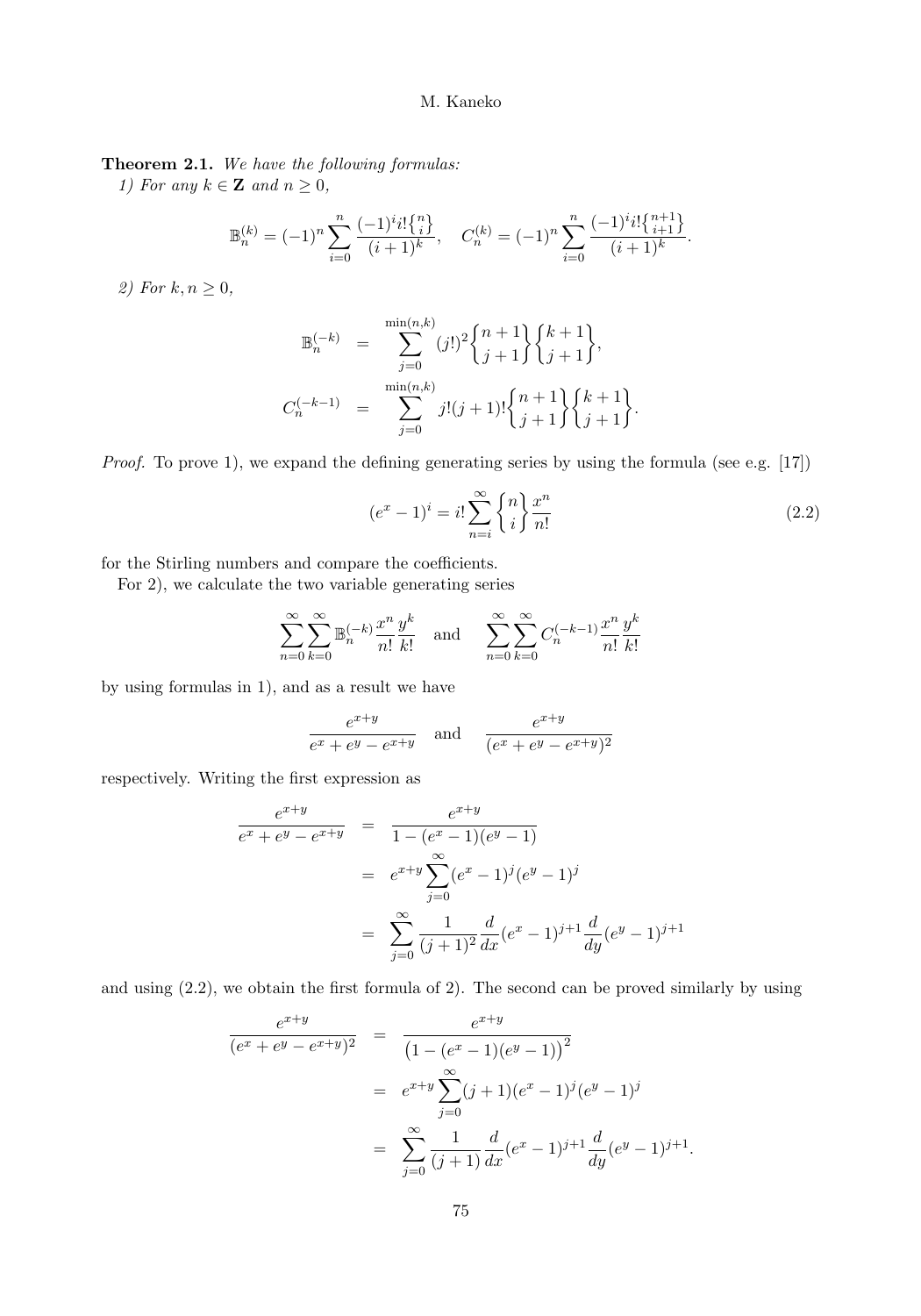The  $\min(n, k)$  in the upper limits in the formulas is because the Stirling number  $\{n\}$  is 0 when  $n < k$ .

**Corollary** For  $k, n \geq 0$ , we have the symmetries

$$
\mathbb{B}_n^{(-k)}=\mathbb{B}_k^{(-n)}\quad\text{and}\quad \ C_n^{(-k-1)}=C_k^{(-n-1)}.
$$

With the aid of the above explicit formulas, C. Brewbaker [8, 9] and S. Launois [22] found beautiful combinatorial interpretations of  $\mathbb{B}_n^{(-k)}$ , which we now describe briefly.

A lonesum matrix is a matrix with entries 0 and 1 whose row-sums and column-sums determine the matrix uniquely. For instance, the matrix  $\begin{pmatrix} 1 & 0 \\ 1 & 1 \end{pmatrix}$  $\begin{pmatrix} 1 & 0 \\ 1 & 1 \\ 1 & 0 \end{pmatrix}$  gives  ${}^t(1,2,1)$  and  $(3,1)$  as row- and columnsums respectively, and from these two vectors, the original matrix is recovered uniquely. The theorem of Brewbaker states that the number of lonesum matrices of a given size is equal to the poly-Bernoulli number.

**Theorem (Brewbaker [8, 9])** For k,  $n \geq 1$ , the number of  $k \times n$  lonesum matrices is equal to  $\mathbb{B}_n^{(-k)}$ .

The key fact in order to count the total number of lonesum matrices is the characterization (using an old result of Ryser  $[27]$ ) to the effect that a  $(0, 1)$ -matrix is lonesum if and only if it has no  $2 \times 2$  minor of the form  $\begin{pmatrix} 1 & 0 \\ 0 & 1 \end{pmatrix}$  nor  $\begin{pmatrix} 0 & 1 \\ 1 & 0 \end{pmatrix}$ . For a complete proof, we refer the reader to the original papers [8, 9].

The second combinatorial interpretation of  $\mathbb{B}_n^{(-k)}$  is related to the number of special type of permutations. Let  $\mathfrak{S}_n$  denote the symmetric group of order n, identified with the set of all permutations on the set  $\{1, 2, \ldots, n\}$ . Launois proved the following.

**Theorem (Launois [22])** Let k and n be positive integers. The cardinality of the set

$$
\{\sigma \in \mathfrak{S}_{k+n} | -k \le \sigma(i) - i \le n, \ 1 \le \forall i \le k+n\}
$$

is equal to  $\mathbb{B}_n^{(-k)}$ .

We omit the proof and only refer to [22]. It may be an interesting problem to establish a natural bijection between the sets of  $n \times k$  lonesum matrices and the above permutations. We note that either of these interpretations of  $\mathbb{B}_n^{(-k)}$  makes the above duality formula  $\mathbb{B}_n^{(-k)} = \mathbb{B}_k^{(-n)}$  apparent.

Further results obtained in [18, 5, 19] include Clausen-von Staudt type theorems for  $\mathbb{B}_n^{(k)}$ , and an analogue for  $C_n^{(k)}$  of the Akiyama-Tanigawa algorithm for computing Bernoulli numbers (similar to Pascal's triangle for binomial coefficients). As for the Clausen-von Staudt type result, a complete description of denominators of  $\mathbb{B}_n^{(2)}$  (di-Bernoulli numbers) is given in [18] and partial results are obtained in  $[5]$  for general  $k$ .

An important open problem is to find a Kummer type congruence for poly-Bernoulli numbers. This and its generalization may be of importance also in the theory of  $p$ -adic multiple zeta values, as surmised by Furusho [13].

As another topic of further investigation, we point out that the extra symmetries or other nice properties of dilogarithm function (see [32]) may force di-Bernoulli numbers (the case of the upper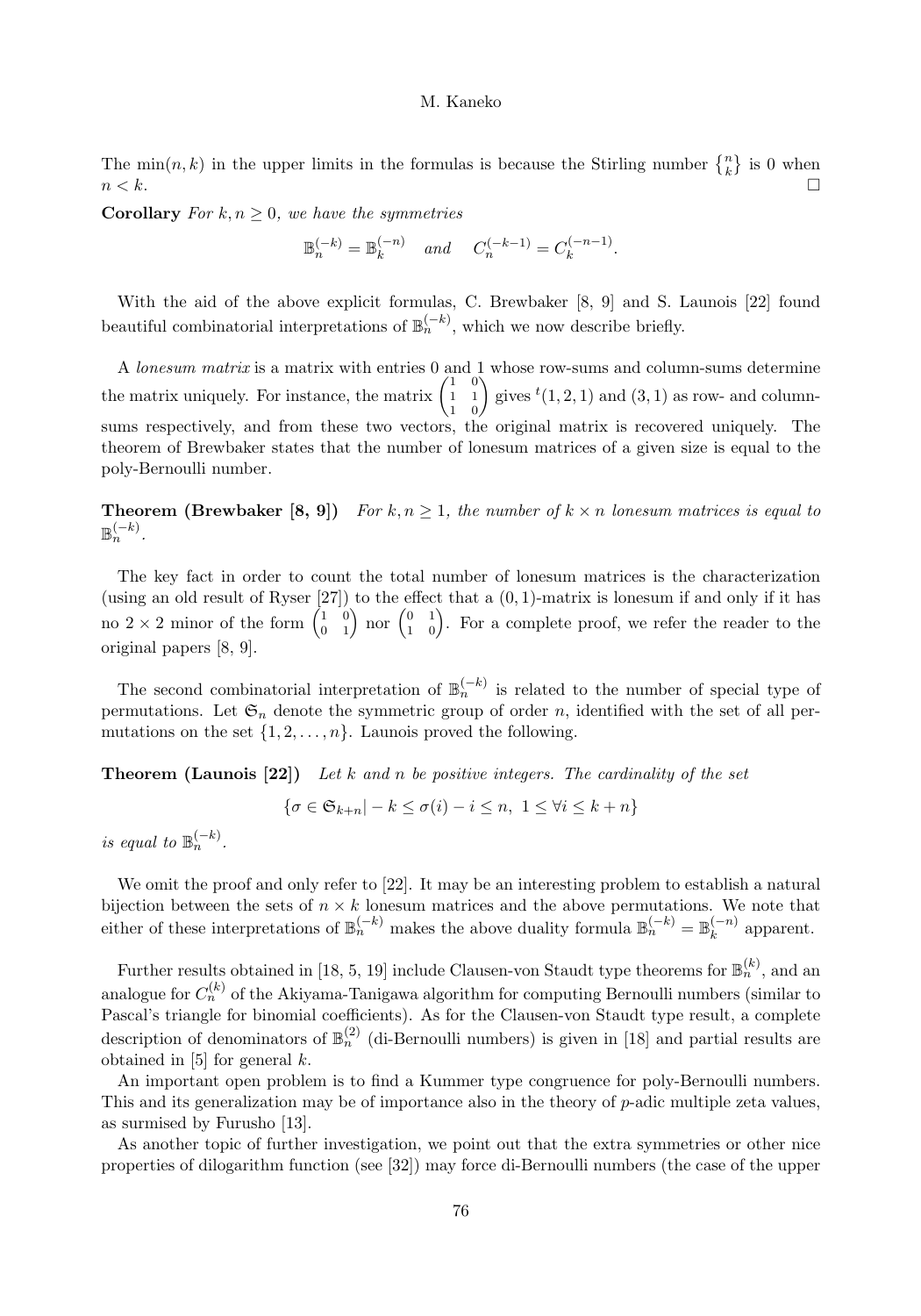index  $k = 2$ ) to have the more rich properties than the other ones  $(k \neq 2)$ . We also point out that in the di-Bernoulli case, both numbers  $\mathbb{B}_n^{(2)}$  and  $C_n^{(2)}$  coincide when n is even, as noted before  $(2.1).$ 

## 3 Multiple zeta values and a zeta function

The multiple zeta value (MZV) is a real number associated to each index set  $(k_1, k_2, \ldots, k_n)$  of positive integers with  $k_1 \geq 2$ , defined by the convergent series

$$
\zeta(k_1, k_2, \ldots, k_n) := \sum_{m_1 > m_2 > \cdots > m_n > 0} \frac{1}{m_1^{k_1} m_2^{k_2} \cdots m_n^{k_n}}.
$$

This is a rather naive generalization of values of the Riemann zeta function  $\zeta(s)$  at positive integer arguments, whose study was initiated by Euler [12] in the case of "depth"  $n = 2$ . Since 1990's when connections to quantum field theory, knot theory, mixed Tate motive, or quantum groups were found ([10], [23], [14], [11]), the MZV has become a topic of intensive study. We refer the interested reader to Mike Hoffman's web page [16] for extensive references on MZV's.

In [4], we studied the function  $\xi_k(s)$   $(k \geq 1)$  defined by

$$
\xi_k(s) := \frac{1}{\Gamma(s)} \int_0^\infty \frac{t^{s-1}}{e^t - 1} Li_k(1 - e^{-t}) dt,\tag{3.1}
$$

with the intention that we might be able to find a generalization of Euler's celebrated formulas

$$
\zeta(2k) = (-1)^{k-1} \frac{B_{2k}}{2(2k)!} (2\pi)^{2k}, \quad \zeta(1-k) = -\frac{B_k}{k} \quad (k \ge 1),
$$

with multiple zeta values on one hand, and poly-Bernoulli numbers on the other. What we obtained in [4] is the following theorem.

**Theorem 3.1** ([4]). 1) The integral (3.1) converges for  $Re(s) > 0$  and the function  $\xi_k(s)$  analytically continues to an entire function of s.

2) We have the relation

$$
\xi_k(s) = (-1)^{k-1} \left[ \zeta(s, \underbrace{2, 1, \dots, 1}_{k-1}) + \zeta(s, \underbrace{1, 2, 1, \dots, 1}_{k-1}) + \dots + \zeta(s, \underbrace{1, \dots, 1, 2}_{k-1}) + s \cdot \zeta(s+1, \underbrace{1, \dots, 1}_{k-1}) \right] + \sum_{j=0}^{k-2} (-1)^j \zeta(k-j) \cdot \zeta(s, \underbrace{1, \dots, 1}_{j}).
$$
\n(3.2)

Here,  $\zeta(s, k_2, \ldots, k_n)$  is a one variable function in s with fixed  $k_2, \ldots, k_n$ , continued meromorphically to the whole s-plane.

In particular, the values of  $\xi_k(s)$  at positive integers are written in terms of MZV's.

3) At non-positive integer arguments, we have

$$
\xi_k(-n) = (-1)^n C_n^{(k)} \quad (n = 0, 1, 2, \ldots). \tag{3.3}
$$

We only briefly mention to the proof. Once the holomorphic continuation is established in a standard manner such as used in [33, §4 of Part 1], the relation (3.2) is obtained by computing the integral

$$
\int_0^\infty \cdots \int_0^\infty x_k^{s-1} \cdot \frac{x_1 + \cdots + x_k}{e^{x_1 + \cdots + x_k} - 1} \cdot \frac{1}{e^{x_2 + \cdots + x_k} - 1} \cdots \frac{1}{e^{x_k} - 1} dx_1 \cdots dx_k
$$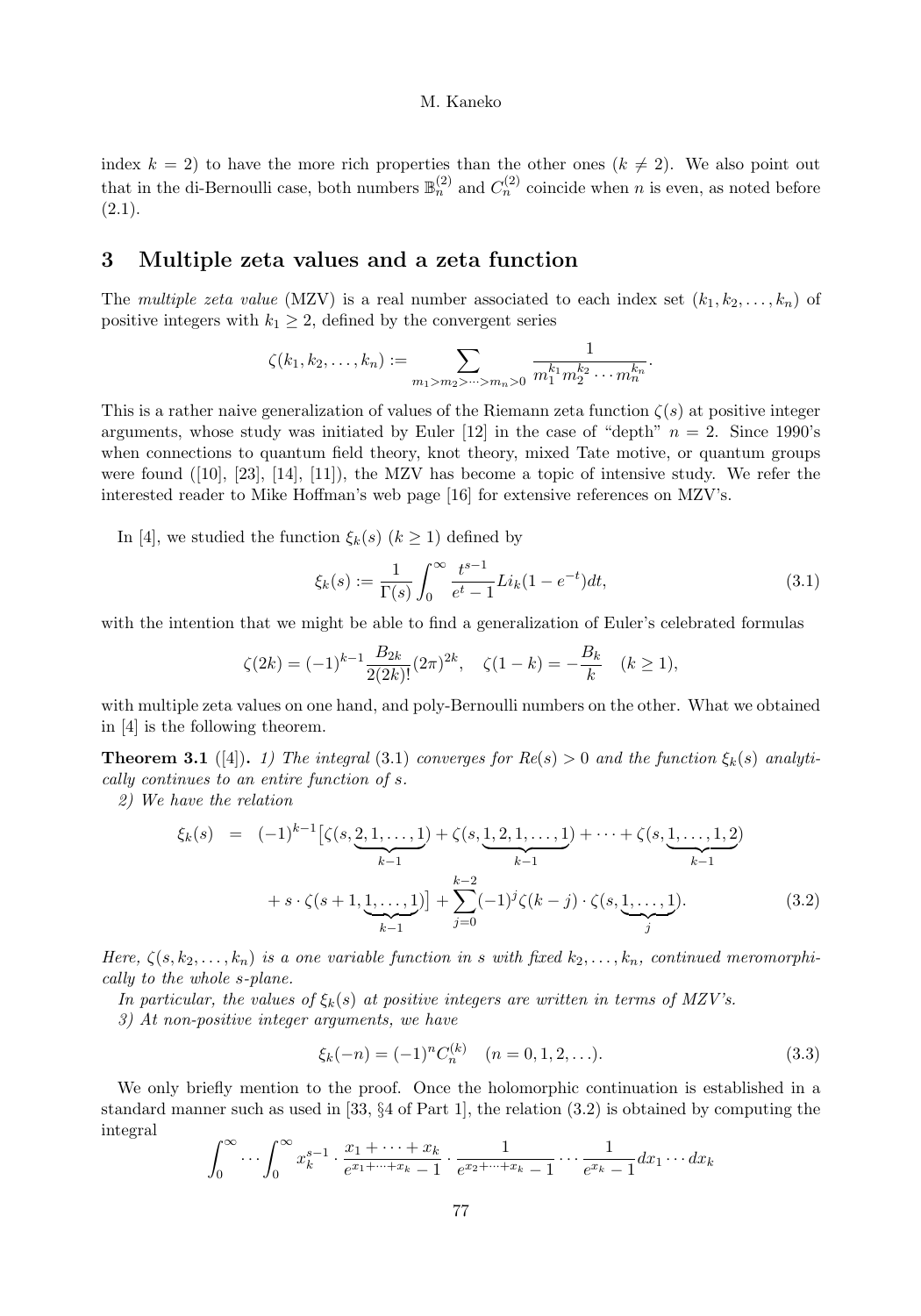in two ways, one is by the repeated use of the Mellin transform and the other is the integration by parts using

$$
\frac{\partial}{\partial x_1}Li_2(1-e^{-x_1-\cdots-x_k})=\frac{x_1+\cdots+x_k}{e^{x_1+\cdots+x_k}-1}
$$

and similar formulas for higher  $Li_k$ . Formula (3.3) in 3) is deduced also in a standard way. Or rather, we have so defined the function  $\xi_k(s)$  that we have (3.3). (Note, however, we face with a convergence problem if we want  $\mathbb{B}_n^{(k)}$  instead of  $C_n^{(k)}$ .) Interesting point is that the function  $\xi_k(s)$ has the expression (3.2) in terms of the multiple zeta function.

We remark that the multi-variable function

$$
\zeta(s_1, s_2, \dots, s_n) := \sum_{m_1 > m_2 > \dots > m_n > 0} \frac{1}{m_1^{s_1} m_2^{s_2} \cdots m_n^{s_n}}
$$

is also meromorphically continued to  $\mathbb{C}^n$ , thanks to the works of Akiyama-Egami-Tanigawa [2] and Zhao [34]. To seek for a connection between poly-Bernoulli numbers (or its generalization) and the values of  $\zeta(s_1, s_2, \ldots, s_n)$  at non-positive integers may be an interesting problem, but, as described in [2], those points are "points of indeterminacy" and we have no canonical values there. Still, it is possible to find a connection with any fixed way of limiting process.

As for values at positive integers of  $\xi_k(s)$ , formulas

$$
\xi_k(n) = \sum_{\substack{a_1 + \dots + a_k = n-1 \\ \forall a_j \ge 0}} (a_1 + 1) \zeta(a_1 + 2, a_2 + 1, \dots, a_k + 1) \quad (k, n \ge 1),
$$

and

$$
\xi_k(2) = \frac{1}{2} \sum_{i=0}^{k-2} (-1)^i \zeta(i+2) \zeta(k-i) \quad (k: \text{ even } \ge 2)
$$

are obtained in [4]. Y. Ohno discovered, as an application of his renowned formula [25], that the first expression can be transformed into the following simple formula:

**Theorem (Ohno [25])** For  $k, n \geq 1$ , we have

$$
\xi_k(n) = \zeta^*(k+1, \underbrace{1, \dots, 1}_{n-1}),
$$
\n(3.4)

where

$$
\zeta^{\star}(k_1, k_2, \dots, k_n) := \sum_{m_1 \ge m_2 \ge \dots \ge m_n \ge 1} \frac{1}{m_1^{k_1} m_2^{k_2} \dots m_n^{k_n}}
$$

is the multiple "zeta-star" value.

This formula plays an interesting role in finding a "duality" phenomenon of multiple zeta-star values, which we discuss in the next section.

## 4 Finite multiple zeta sums mod  $p$  and multiple zeta-star values

Let  $p$  be an odd prime number. Consider the finite sums obtained by truncating the series for  $\zeta(k_1, k_2, \ldots, k_n)$  and  $\zeta^*(k_1, k_2, \ldots, k_n)$  right before the prime p appears in denominators;

$$
H_p(k_1, k_2, \ldots, k_n) := \sum_{p-1 \ge m_1 > m_2 > \cdots > m_n \ge 1} \frac{1}{m_1^{k_1} m_2^{k_2} \cdots m_n^{k_n}},
$$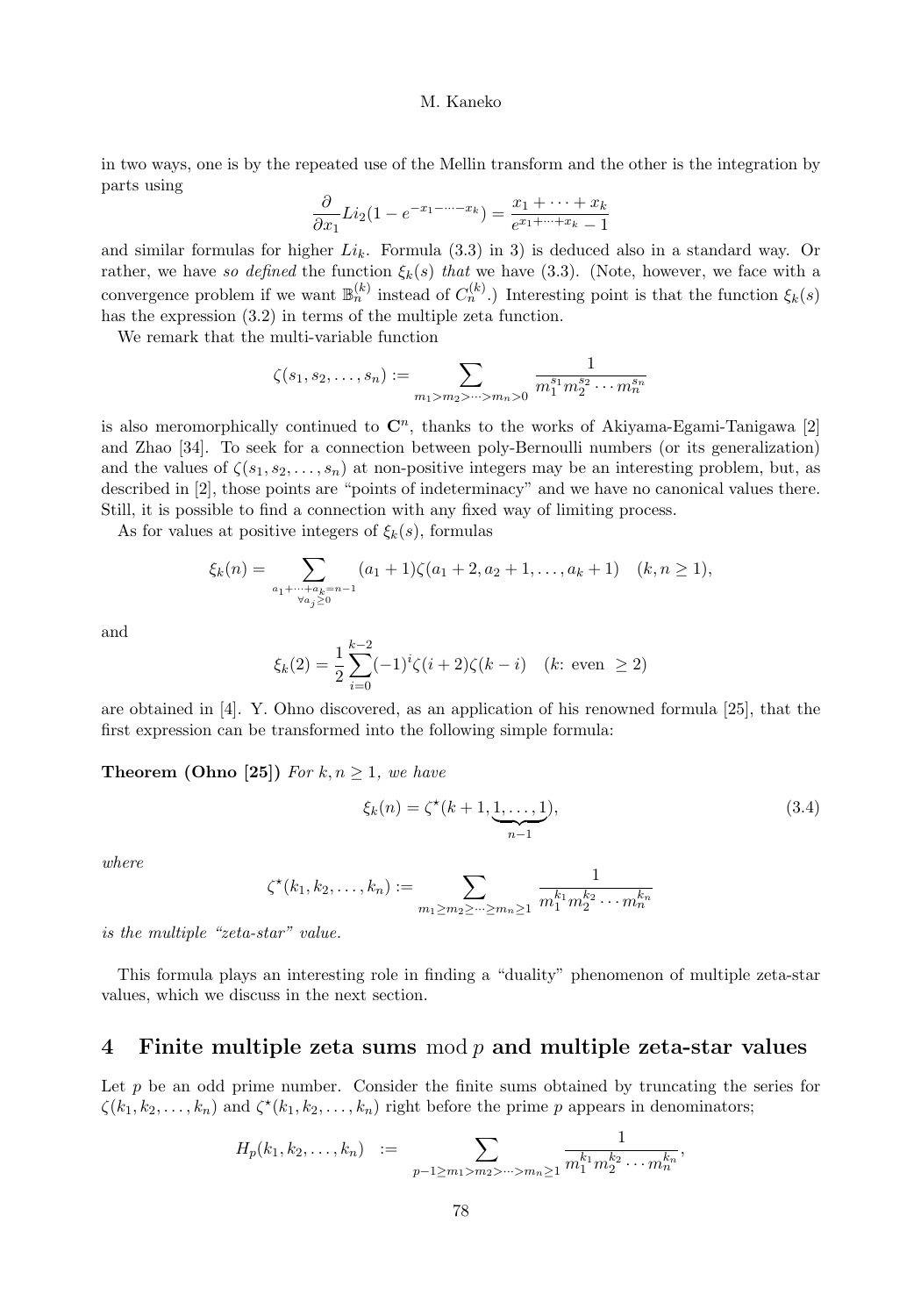$$
H_p^{\star}(k_1, k_2, \ldots, k_n) := \sum_{p-1 \ge m_1 \ge m_2 \ge \cdots \ge m_n \ge 1} \frac{1}{m_1^{k_1} m_2^{k_2} \cdots m_n^{k_n}}.
$$

Hoffman [15] and Zhao [35] studied these sums ("multiple harmonic sums" in Hoffman's terminology) mod  $p$ . For a particular type of index ("height 1" case), Hoffman showed that there is essentially no difference in modulo  $p$  between "zetas" and "zeta-stars":

**Theorem (Hoffman [15, Th. 5.1])** For prime  $p > n$ , it holds the congruence

$$
H_p^{\star}(k, \underbrace{1, \ldots, 1}_{n-1}) \equiv (-1)^k H_p(k, \underbrace{1, \ldots, 1}_{n-1}) \bmod p.
$$

And he conjectures that all sums  $H_p(k_1, k_2, \ldots, k_n)$  and  $H_p^{\star}(k_1, k_2, \ldots, k_n)$  can be written mod p as sums of products of the height one sums  $H_p(k, 1, \ldots, 1)$ .

For these conjectural "building blocks"  $H_p(k, 1, \ldots, 1)$  mod p, he gave a closed formula as a sum involving the Stirling numbers of the second kind. A simple manipulation using Fermat's little theorem and the closed formula of  $C_n^{(k)}$  in Theorem 1-2) shows that his formula can be stated simply in terms of poly-Bernoulli numbers as follows.

**Theorem (Hoffman [15, Th. 5.4])** For  $k, n \ge 1$  and any prime  $p > n$ , we have

$$
H_p^{\star}(k, \underbrace{1, \dots, 1}_{n-1}) \equiv (-1)^n C_{p-1-n}^{(k-1)} \bmod p. \tag{4.1}
$$

Proof. The formula of Hoffman [15, Th. 5.4] reads

$$
H_p(k, \underbrace{1, \dots, 1}_{n-1}) \equiv \sum_{j=1}^{p-n} (-1)^j (-j)^{p-k} (j-1)! {p-n \choose j} \mod p.
$$

By changing j to  $j + 1$  and multiplying out a suitable power of  $-1$ , the right-hand side becomes

$$
(-1)^{k+n}(-1)^{p-n-1}\sum_{j=0}^{p-n-1}(-1)^j(j+1)^{p-k}j!\binom{p-n}{j+1}\bmod p.
$$

By Theorem 1 and the previous theorem of Hoffman, this gives the congruence

$$
H_p^*(k, \underbrace{1, \dots, 1}_{n-1}) \equiv (-1)^n C_{p-1-n}^{(k-p)} \bmod p. \tag{4.2}
$$

By Fermat's little theorem,  $(j + 1)^{p-k} \equiv (j + 1)^{1-k} \mod p$ , and the formula of Theorem 1, the right-hand side is also congruent to  $(-1)^n C_{p-1-n}^{(k-1)}$  mod p, which establishes the theorem.  $\Box$ 

With  $(4.1)$  and  $(3.3)$  together, we obtain

$$
H_p^{\star}(k, \underbrace{1, \dots, 1}_{n-1}) \equiv \xi_{k-1}(-p+1+n) \bmod p.
$$
 (4.3)

In view of the formula (3.4) of Ohno, this congruence looks very suggestive, although for the moment it is only a superficial curiosity. The curious point is this: Start with the value of the function  $\xi_{k-1}(s)$  at a positive integer n. This is, by Ohno's Theorem (3.4), the multiple zeta-star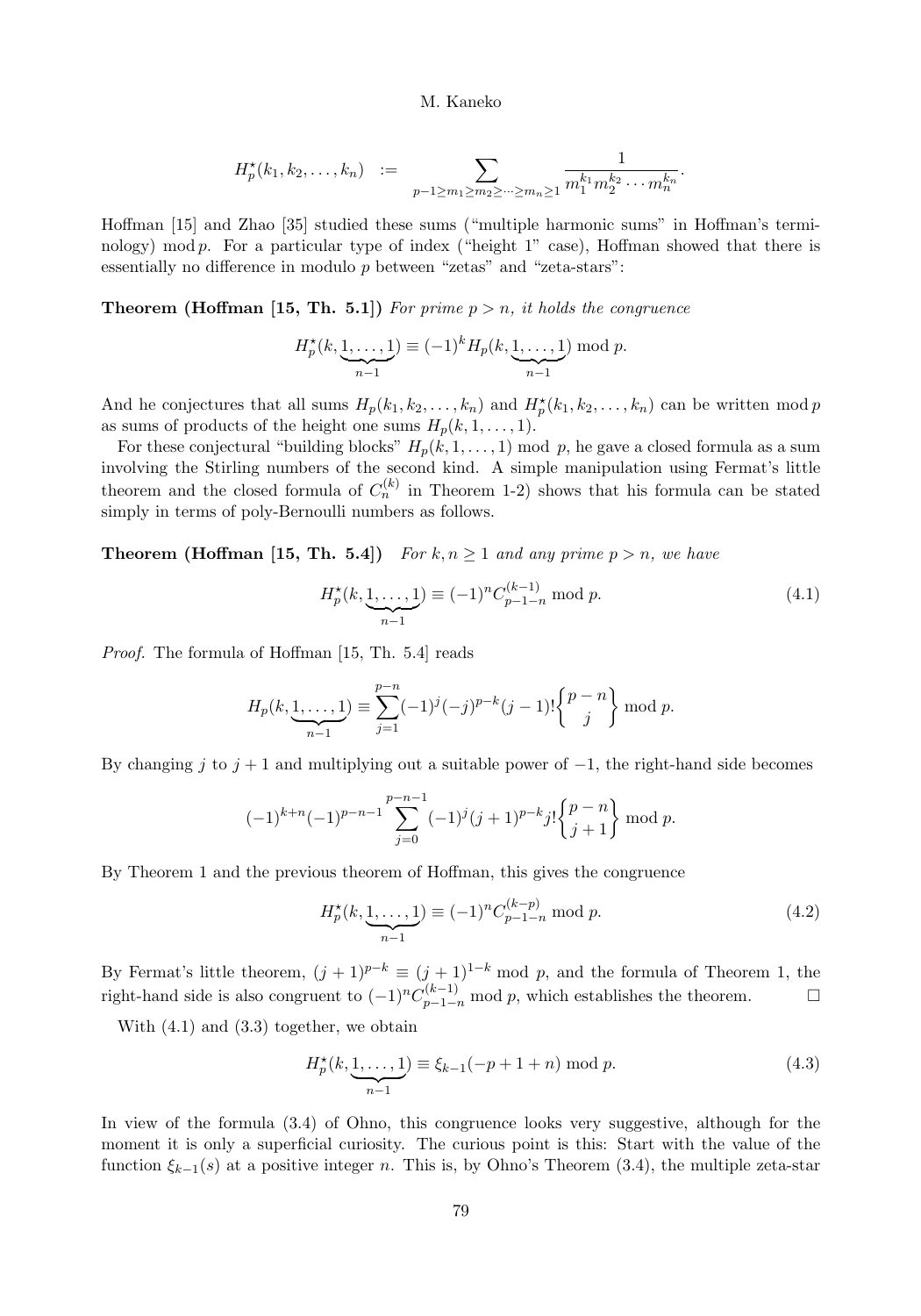value  $\zeta^*(k,1,\ldots,1)$  $\sum_{n=1}$ ). Take an odd prime p and truncate this series to get  $H_p^{\star}(k,1,\ldots,1)$  $\sum_{n-1}$ ), and reduce it modulo p. Then the resulting value is congruent mod p to the value of  $\xi_{k-1}(s)$  at  $n-(p-1)$ , the shift of the initial n by  $p-1!$ 

$$
\xi_{k-1}(n) = \zeta^{\star}(k, \underbrace{1, \ldots, 1}_{n-1}) \stackrel{\text{truncate}}{\Longrightarrow} H_p^{\star}(k, \underbrace{1, \ldots, 1}_{n-1}) \stackrel{\text{mod } p}{\Longrightarrow} \xi_{k-1}(n-(p-1)).
$$

Now, we trace our original thinking to get the idea of a kind of "duality" for multiple zeta-stars. In the same paper, Hoffman also proved the duality congruence ([15, Th.5.2])

$$
(-1)^n H_p^*(n, \underbrace{1, \dots, 1}_{k-1}) \equiv (-1)^k H_p^*(k, \underbrace{1, \dots, 1}_{n-1}) \bmod p.
$$

Note that, given the relation to poly-Bernoulli numbers (4.2), this is just a consequence of the duality of poly-Bernoulli numbers in Corollary to Theorem 1 (when  $p > k, n$ ). As a possible different approach however, first note the congruence of truncated Riemann zeta values

$$
1 + \frac{1}{2^n} + \frac{1}{3^n} + \dots + \frac{1}{(p-1)^n} \equiv 0 \bmod p
$$

which is valid for all  $p > n + 1$ . The above mentioned duality of Hoffman would follow from this if the difference

$$
(-1)^n H_p^{\star}(n, \underbrace{1, \dots, 1}_{k-1}) - (-1)^k H_p^{\star}(k, \underbrace{1, \dots, 1}_{n-1})
$$

could be expressed as a polynomial in the truncated Riemann zeta values. Actually, Hoffman proved in [15] many of the congruences in this way. However, the duality in question is proved in another way and we do not know if there is such an expression.

Anyway, inspired by this and the above mentioned curious analogy, we surmised that the difference of the two multiple zeta-star values

$$
(-1)^{n} \zeta^{\star}(n, \underbrace{1, \dots, 1}_{k-1}) - (-1)^{k} \zeta^{\star}(k, \underbrace{1, \dots, 1}_{n-1})
$$
\n(4.4)

may be written as a polynomial over Q in the Riemann zeta values, and did numerical experiments. The result was in favor of the speculation, and soon after the author had informed him of this speculation, Yasuo Ohno proved that this was indeed true. He obtained, using (3.4) and (3.2) together with his main result in [25], the formula

$$
(-1)^{n} \zeta^{\star}(n, \underbrace{1, \ldots, 1}_{k-1}) - (-1)^{k} \zeta^{\star}(k, \underbrace{1, \ldots, 1}_{n-1})
$$
\n
$$
= (k-1)\zeta(k+1, \underbrace{1, \ldots, 1}_{n-2}) - (n-1)\zeta(n+1, \underbrace{1, \ldots, 1}_{k-2})
$$
\n
$$
+(-1)^{k} \sum_{j=1}^{k-2} (-1)^{j} \zeta(k-j) \zeta(n, \underbrace{1, \ldots, 1}_{j-1})
$$
\n
$$
-(-1)^{n} \sum_{j=1}^{n-2} (-1)^{j} \zeta(n-j) \zeta(k, \underbrace{1, \ldots, 1}_{j-1}).
$$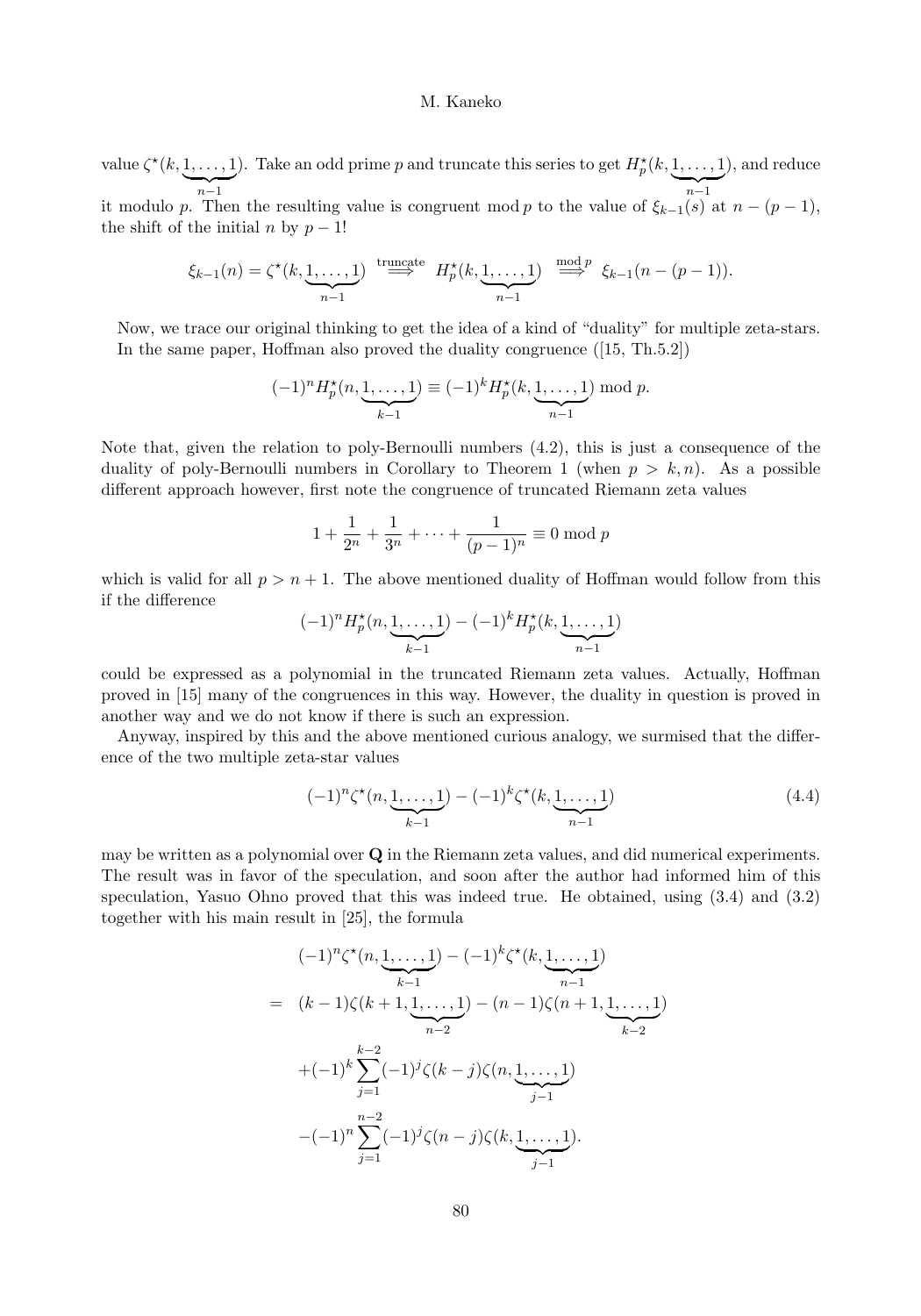Since we know that the multiple zeta values of height  $1 (=$  of type  $\zeta(m,1,\ldots,1))$  can be expressed as polynomials over  $\bf{Q}$  in the Riemann zeta values ([3], [11], see also [26]), we conclude that the quantity (4.4) is a polynomial in the Riemann zeta values. Using this formula, we can compute the two variable generating series of (4.4):

$$
\sum_{k,n\geq 2} \left( (-1)^n \zeta^*(n, \underbrace{1, \dots, 1}_{k-1}) - (-1)^k \zeta^*(k, \underbrace{1, \dots, 1}_{n-1}) \right) x^{k-1} y^{n-1}
$$
\n
$$
= \psi(x) - \psi(y) + \pi \left( \cot(\pi x) - \cot(\pi y) \right) \frac{\Gamma(1-x)\Gamma(1-y)}{\Gamma(1-x-y)}
$$

.

Here,  $\psi(x) = \Gamma'(x)/\Gamma(x)$  is the digamma function. To compute this, we use the formula of Aomoto [1] and Drinfeld [11]

$$
\sum_{k,n\geq 1} \zeta(k+1, \underbrace{1, \dots, 1}_{n-1}) x^k y^n = 1 - \frac{\Gamma(1-x)\Gamma(1-y)}{\Gamma(1-x-y)}
$$

and the well-known Taylor expansion of the (logarithm of) gamma function

$$
\Gamma(1+x) = \exp\left(-\gamma x + \sum_{n=2}^{\infty} (-1)^n \frac{\zeta(n)}{n} x^n\right) \quad (|x| < 1, \gamma \text{ : Euler's constant}).
$$

From this we have

$$
\frac{\Gamma(1-x)\Gamma(1-y)}{\Gamma(1-x-y)} = \exp\left(\sum_{n=2}^{\infty} \frac{\zeta(n)}{n} (x^n + y^n - (x+y)^n)\right),
$$
  

$$
\psi(x) = -\frac{1}{x} - \gamma + \sum_{n=2}^{\infty} (-1)^n \zeta(n) x^{n-1},
$$
  

$$
\pi \cot(\pi x) = \frac{1}{x} + \psi(1-x) - \psi(1+x) = \frac{1}{x} - 2 \sum_{n=1}^{\infty} \zeta(2n) x^{2n-1},
$$

and expanding these out we obtain a rather complicated (in fact too complicated to neatly describe, because we have to expand the exponential) expression of

$$
(-1)^n \zeta^{\star}(n, \underbrace{1, \dots, 1}_{k-1}) - (-1)^k \zeta^{\star}(k, \underbrace{1, \dots, 1}_{n-1})
$$

as a polynomial in Riemann zeta values. All the details and possible generalizations will be discussed in a joint paper [21].

Recall the duality (in height 1 case) for the usual multiple zeta values;

$$
\zeta(n+1, \underbrace{1, \dots, 1}_{k-1}) = \zeta(k+1, \underbrace{1, \dots, 1}_{n-1}).
$$

This does not hold for  $\zeta^*$ -values when we just replace  $\zeta$  by  $\zeta^*$ , and, to the best of our knowledge, no duality-like formula for  $\zeta^*$  is known so far. The established assertion

$$
(-1)^n \zeta^{\star}(n, \underbrace{1, \ldots, 1}_{k-1}) - (-1)^k \zeta^{\star}(k, \underbrace{1, \ldots, 1}_{n-1}) \in \mathbf{Q}[\zeta(2), \zeta(3), \zeta(5), \ldots]
$$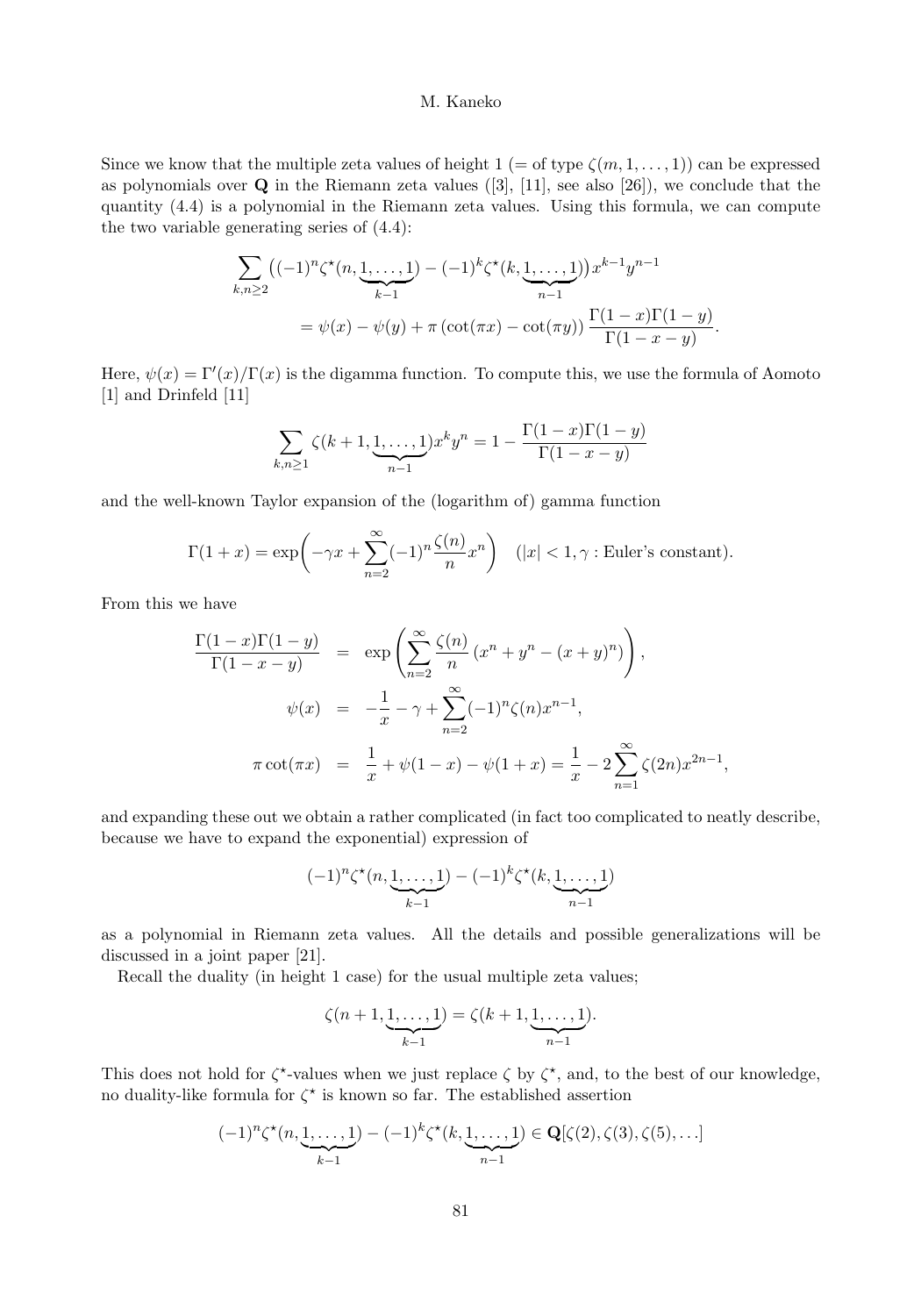may be regarded as a kind of duality (modulo the ring of Riemann zeta values  $\mathbf{Q}[\zeta(2), \zeta(3), \zeta(5), \ldots]$ ). We do not know the reason why the correspondence of indices

$$
(n, \underbrace{1, \ldots, 1}_{k-1}) \longleftrightarrow (k, \underbrace{1, \ldots, 1}_{n-1})
$$

for this  $\zeta^*$  case is different from that of the duality of usual multiple zeta values,

$$
(n+1,\underbrace{1,\ldots,1}_{k-1}) \longleftrightarrow (k+1,\underbrace{1,\ldots,1}_{n-1})
$$

Finally, we point out the potential importance of studying further the function  $\xi(k_1, \ldots, k_r; s)$ , a multiple generalization of  $\xi_k(s)$  introduced in [4], in order to understand and generalize properties and phenomena of the multiple zeta-star values discussed in this section.

# 5 Values of the central binomial series

In this final section, we review some facts on the values of the "central binomial series"  $\zeta_{CB}(s)$ , defined by the following absolutely convergent Dirichlet series;

$$
\zeta_{CB}(s) := \sum_{m=1}^{\infty} \frac{1}{m^s \binom{2m}{m}} \quad (\forall s \in \mathbf{C}).
$$

In [6], Borwein, Broadhurst and Kamnitzer show that the value  $\zeta_{CB}(k)$  for each positive integer  $k \geq 2$  is written as a Q-linear combination of multiple zeta values (of height 1) and multiple Clausen and Glaisher values. The latter two are real or imaginary parts (according to the parity of weights) of values at a 6th root of unity of the multiple polylogarithm function

$$
Li_{k_1,\dots,k_n}(z) := \sum_{m_1 > \dots > m_n > 0} \frac{z^{m_1}}{m_1^{k_1} \cdots m_n^{k_n}}.
$$

In analogy with "Zagier's conjecture" for multiple zeta values<sup>5</sup>, they conjecture the following

Conjecture ([6]) Consider the following dimensions of the Q-vector spaces

$$
\begin{aligned} a_k &:= \dim_{\mathbf{Q}} \sum_{\mathclap{\substack{k_1+\cdots+k_n=k \\ k_i\geq 1,\,n\geq 1}}} \mathbf{Q}\cdot \operatorname{Re}\left( i^{k_1+\cdots+k_n} Li_{k_1,\ldots,k_n}(e^{\pi i/3}) \right), \\ b_k &:= \dim_{\mathbf{Q}} \sum_{\mathclap{\substack{k_1+\cdots+k_n=k \\ k_i\geq 1,\,n\geq 1}}} \mathbf{Q}\cdot \operatorname{Im}\left( i^{k_1+\cdots+k_n} Li_{k_1,\ldots,k_n}(e^{\pi i/3}) \right). \end{aligned}
$$

Then, these numbers  $a_k$  and  $b_k$  are determined recursively by

$$
a_0 = a_1 = 1, b_0 = b_1 = 0,
$$
  
\n $a_n = a_{n-1} + b_{n-2}, b_n = b_{n-1} + a_{n-2}.$ 

 $5$ This is a conjecture posed in [31] concerning the dimension of the Q-vector space spanned by MZV's of fixed weight. The conjecture predicts that the dimensions in question satisfy a simple Fibonacci-like recursion. Decisive result to the effect that the conjectural dimension does give an upper bound was given by Goncharov [14] and Terasoma [30].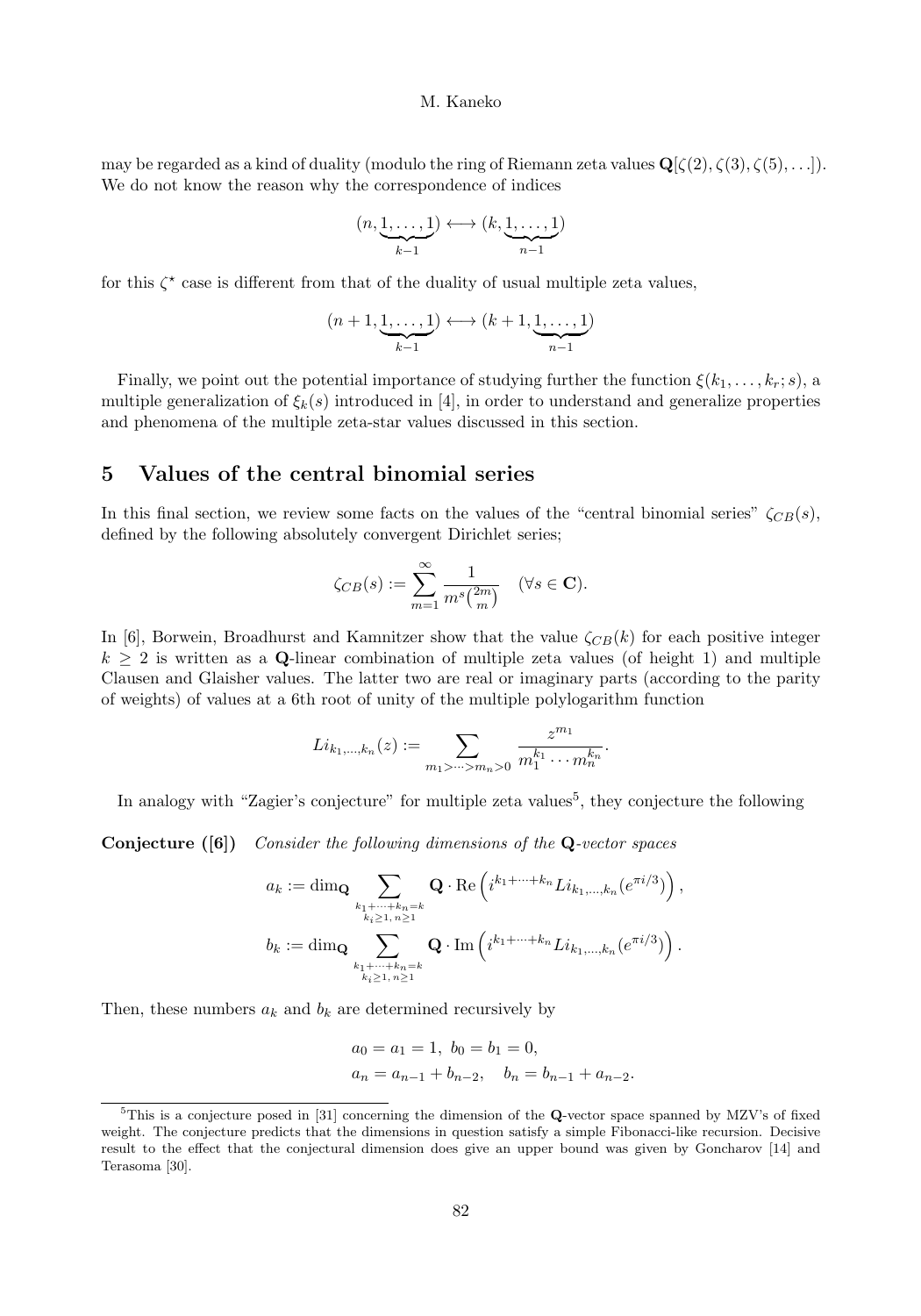(In particular, the number  $a_n + b_n$  is the Fibonacci number.)

It would be a very interesting problem to find an arithmetic/geometric interpretation of the conjecture and to prove, as in Goncharov [14] and Terasoma [30], that these numbers actually give upper bounds of the spaces.

On the other hand, all the values  $\zeta_{CB}(k)$  for  $k \leq 1$  are **Q-linear combinations of 1 and**  $\pi/\sqrt{3}$ **.** This fact follows from a result due to D. H. Lehmer [24], who adopted the formula

$$
\frac{2x \arcsin(x)}{\sqrt{1-x^2}} = \sum_{m=1}^{\infty} \frac{(2x)^{2m}}{m \binom{2m}{m}} \quad |x| < 1
$$

and its successive differentiations to derive the following explicit formula.

Define two sequences of polynomials  $\{p_k(t)\}\$  and  $\{q_k(t)\}\$  ( $k = -1, 0, 1, 2, \ldots$ ) over **Z** by  $p_{-1}(t) =$ 0,  $q_{-1}(t) = 1$  and the recursion

$$
p_{k+1}(t) = 2(kt+1)p_k(t) + 2t(1-t)p'_k(t) + q_k(t) \quad (k \ge -1),
$$
  
\n
$$
q_{k+1}(t) = (2(k+1)t+1) q_k(t) + 2t(1-t)q'_k(t) \quad (k \ge -1).
$$

The first few examples are

$$
p_0(t) = 1
$$
,  $p_1(t) = 3$ ,  $p_2(t) = 8t + 7$ ,  $p_3(t) = 20t^2 + 70t + 15$ , ...,  
\n $q_0(t) = 1$ ,  $q_1(t) = 2t + 1$ ,  $q_2(t) = 4t^2 + 10t + 1$ , ....

Then we have for  $k \geq -1$ 

$$
\sum_{m=1}^{\infty} \frac{(2m)^k (2x)^{2m}}{\binom{2m}{m}} = \frac{x}{(1-x^2)^{k+3/2}} \left( x\sqrt{1-x^2} p_k(x^2) + \arcsin(x) q_k(x^2) \right)
$$

and consequently

$$
\zeta_{CB}(-k) = \frac{1}{3} \left(\frac{2}{3}\right)^k p_k\left(\frac{1}{4}\right) + \frac{1}{3} \left(\frac{2}{3}\right)^{k+1} q_k\left(\frac{1}{4}\right) \frac{\pi}{\sqrt{3}} \quad (k \ge -1). \tag{5.1}
$$

This shows that the values  $\zeta_{CB}(k)$   $(k \leq 1)$  all lie in the two dimensional **Q**-vector space spanned by 1 and  $\pi/\sqrt{3}$ , the fact which is parallel to the result of Euler for  $\zeta(s)$ : Namely, the values of  $\zeta(s)$ at positive integers give variety of (conjecturally independent) transcendental numbers including powers of  $\pi$  (at even arguments) and almost unknown  $\zeta(\text{odd})$ , whereas the values at negative integers all lie in the one dimensional Q-vector space, Q itself, and these values are explicitly described by the Bernoulli numbers.

It is therefore interesting to note that, for the value (5.1), R. Stephan [29] observed the (still conjectural) formula

$$
\left(\frac{2}{3}\right)^k p_k\left(\frac{1}{4}\right) = \sum_{j=0}^k \mathbb{B}_{k-j}^{(-j)}.
$$

An explicit formula given in [7] may be of help to establish this identity. It would also be interesting if we could find any connection of the coefficient of  $\pi/\sqrt{3}$  in (5.1) to poly-Bernoulli or allied numbers, but so far no such connection seems to have been found.

We may consider various analogues of the function  $\zeta_{CB}(s)$  and its values at integer arguments. It is possible that among them there are similar descriptions as in the case of  $\zeta_{CB}(s)$  described above.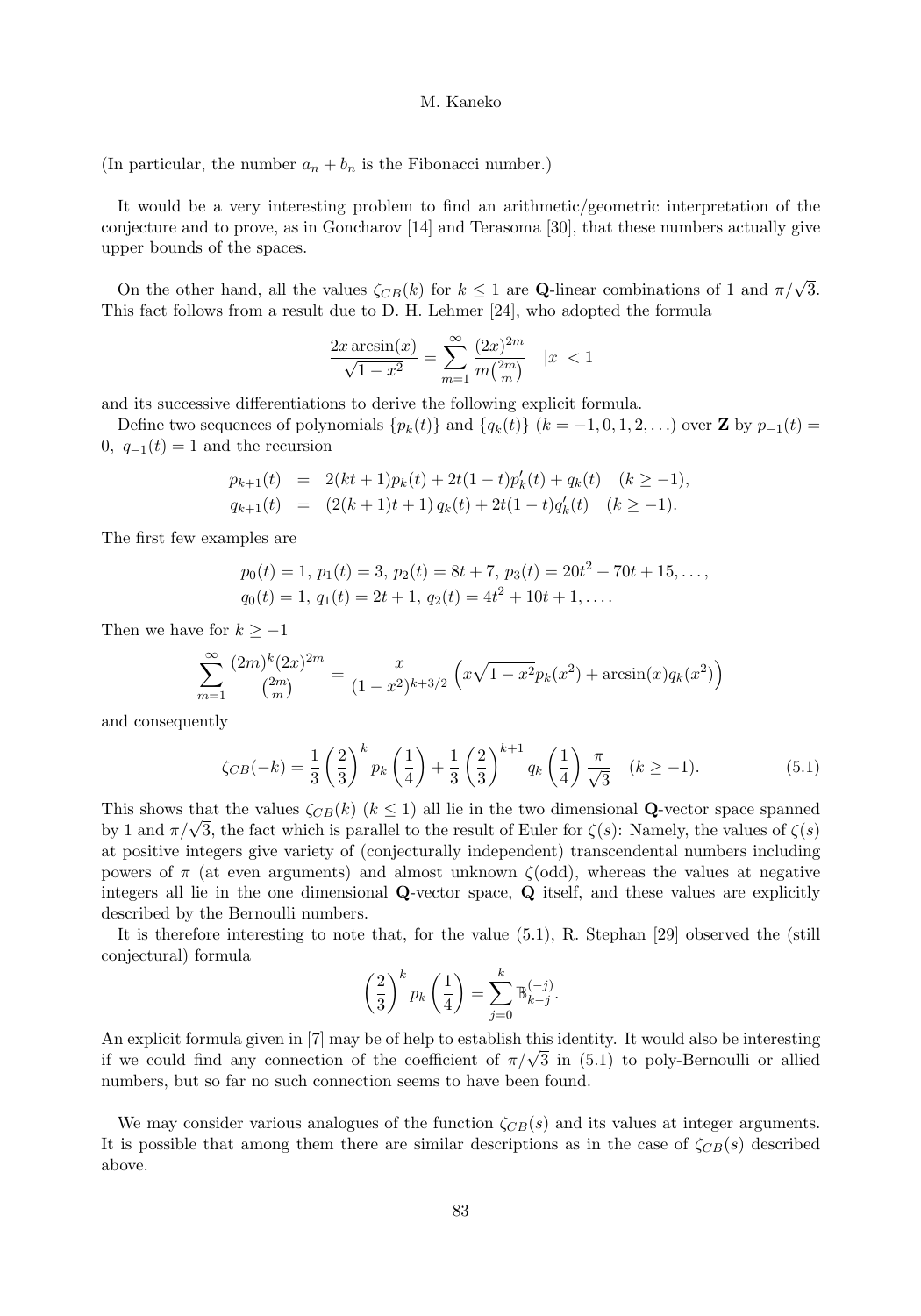## References

- [1] A. Adelberg, Kummer congruences for universal Bernoulli numbers and related congruences for poly-Bernoulli numbers, Int. Math. J,  $1, 53-63$  (2002).
- [2] S, Akiyama, S. Egami and Y. Tanigawa, Analytic continuation of multiple zeta-functions and their values at non-positive integers, Acta Arith., 98-2, 107–116 (2001).
- [3] K. Aomoto, Special values of hyperlogarithms and linear difference schemes, Illinois J. of Math., 34-2, 191–216 (1990).
- [4] T. Arakawa and M. Kaneko, Multiple zeta values, poly-Bernoulli numbers, and related zeta functions, Nagoya Math. J. 153, 1–21 (1999).
- [5] T. Arakawa and M. Kaneko, On poly-Bernoulli numbers, Comment. Math. Univ. Sanct. Pauli, 48-2, 159–167 (1999).
- [6] J. Borwein, D. Broadhurst and J. Kamnitzer, Central binomial sums, multiple Clausen values, and zeta values, Experiment. Math., 10, 25–34 (2001).
- [7] J. Borwein and R. Girgensohn, Evaluations of binomial series, Aequationes Math., 70, 25–36 (2005).
- [8] C. Brewbaker, Lonesum (0,1)-matrices and poly-Bernoulli numbers of negative index, Master's thesis, Iowa State University, 2005.
- [9] C. Brewbaker, A combinatorial interpretation of the poly-Bernoulli numbers and two Fermat analogues, INTEGERS: Electr. J. Comb. Num. Th.,  $8$  (2008),  $\#A02$ .
- [10] D. J. Broadhurst and D. Kreimer, Association of multiple zeta values with positive knots via Feynman diagrams up to 9 loops, Physics Lett. B 393, 403–412 (1997).
- [11] V. G. Drinfel'd, On quasitriangular quasi-Hopf algebras and a group closely connected with  $Gal(\mathbf{Q}/\mathbf{Q})$ , Leningrad Math. J. 2, 829–860 (1991).
- [12] L. Euler, Meditationes circa singulare serierum genus, Novi Comm. Acad. Sci. Petropol 20 (1775), 140–186, reprinted in Opera Omnia ser. I, vol. 15, B. G. Teubner, Berlin (1927), 217–267.
- [13] H. Furusho, p-adic multiple zeta values I, p-adic multiple polylogarithms and the p-adic KZ equation, Invent. Math., 155 no. 2, 253–286, (2004).
- [14] A. B. Goncharov, Multiple polylogarithms, cyclotomy and modular complexes, Math. Res. Letters, 5, 497–516 (1998).
- [15] M. Hoffman, Quasi-symmetric functions and mod p multiple harmonic sums, preprint, arXiv:math/0401319v2 [math.NT] 17 Aug. 2007.
- [16] M. Hoffman, References on multiple zeta values and Euler sums, http://www.usna.edu/Users/math/meh/biblio.html
- [17] Charles Jordan, Calculus of Finite Differences, Chelsea Publ. Co., New York, (1950).
- [18] M. Kaneko, *Poly-Bernoulli numbers*, J. de Théorie des Nombres 9, 199–206 (1997).